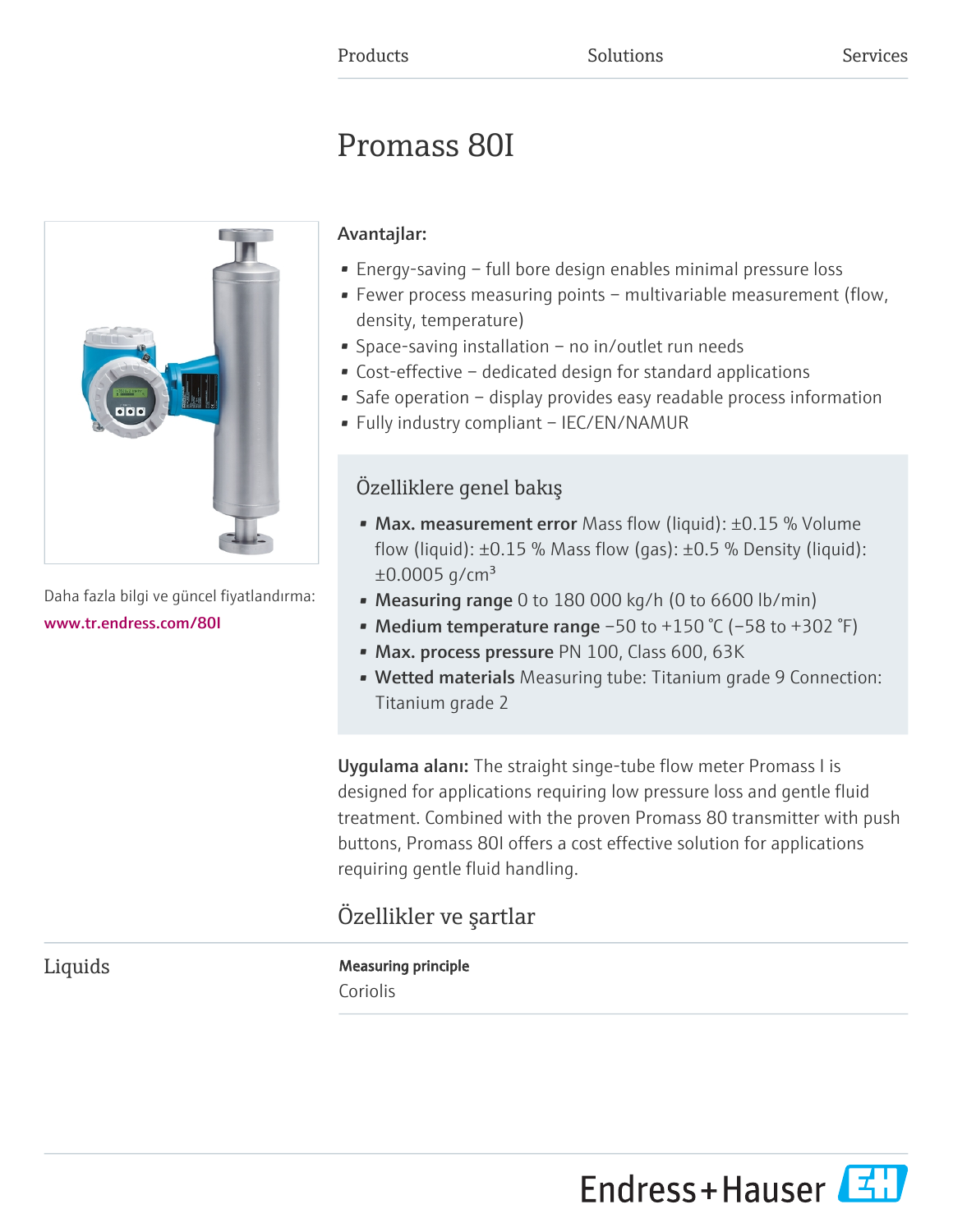# Liquids Product headline

The straight single - tube flowmeter with a compact or remote transmitter. Measuring liquids and gases in applications requiring low pressure loss and gentle fluid treatment.

#### Sensor features

Energy - saving – full bore design enables minimal pressure loss. Fewer process measuring points – multivariable measurement (flow, density, temperature). Space - saving installation – no in/outlet run needs. Straight, easy cleanable single - tube system. TMB technology.

#### Transmitter features

Cost - effective - dedicated design for standard applications. Safe operation – display provides easy readable process information. Fully industry compliant – IEC/EN/NAMUR. 2 - line backlit display with push buttons. Device in compact or remote version.

#### Nominal diameter range

DN 8 to 80 (<sup>3</sup>/<sub>8</sub> to 3")

#### Wetted materials

Measuring tube: Titanium grade 9 Connection: Titanium grade 2

#### Measured variables

Mass flow, density, temperature, volume flow, corrected volume flow, reference density

#### Max. measurement error

Mass flow (liquid):  $\pm 0.15$  % Volume flow (liquid): ±0.15 % Mass flow (gas):  $\pm 0.5$  % Density (liquid):  $\pm 0.0005$  g/cm<sup>3</sup>

#### Measuring range

0 to 180 000 kg/h (0 to 6600 lb/min)

#### Max. process pressure

PN 100, Class 600, 63K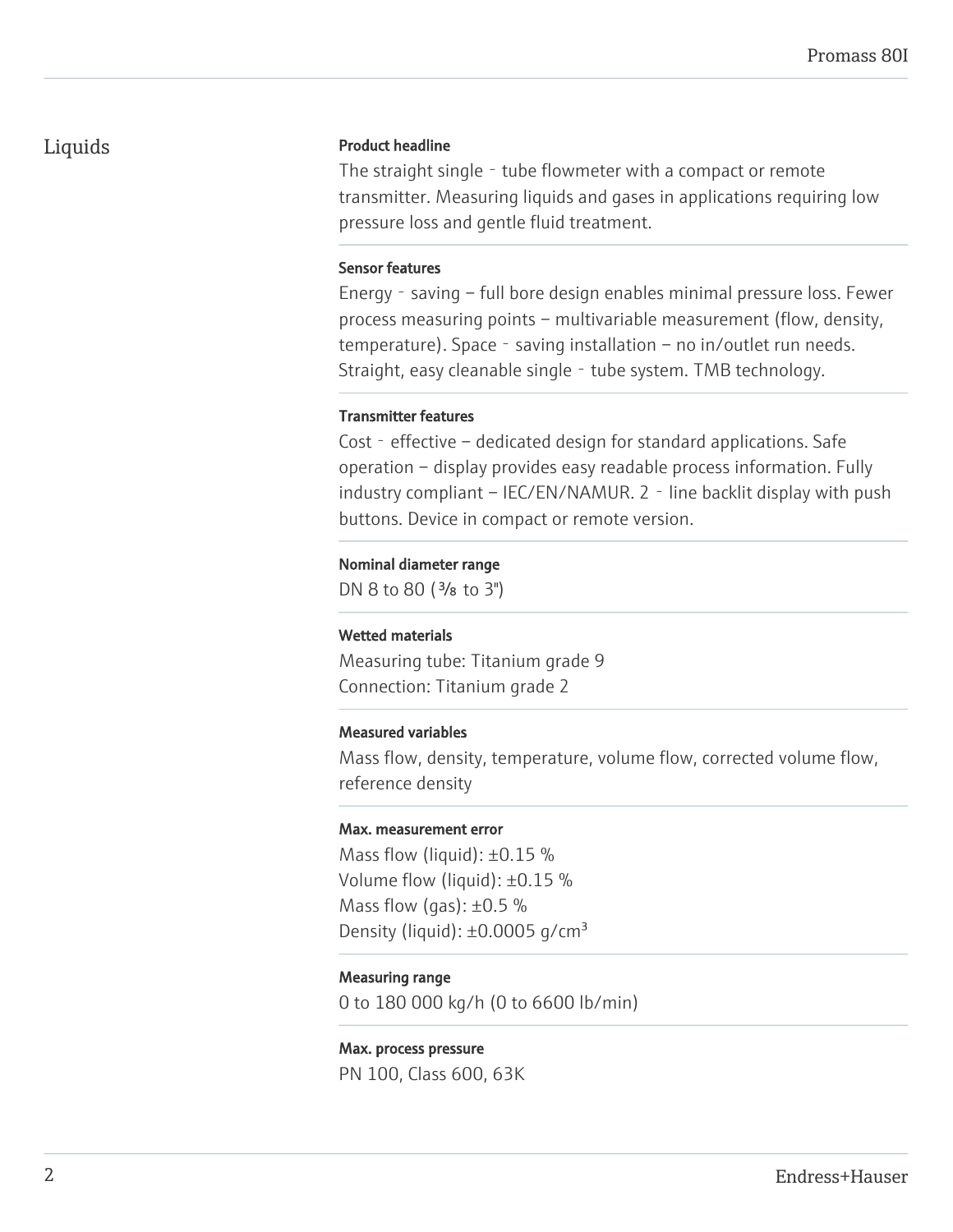# Liquids

#### Medium temperature range

–50 to +150 °C (–58 to +302 °F)

#### Ambient temperature range

Standard:  $-20$  to  $+60$  °C ( $-4$  to  $+140$  °F) Option: –40 to +60 °C (–40 to +140 °F)

#### Sensor housing material

1.4301/1.4307 (304L), corrosion resistant

#### Transmitter housing material

Powder - coated die - cast aluminium 1.4301 (304), sheet CF3M (316L), cast

#### Degree of protection

IP67, type 4X enclosure. Remote transmitter: IP67, type 4X enclosure

#### Display/Operation

2‐line backlit display with push buttons Configuration via local display and operating tools possible

#### **Outputs**

3 outputs: 0‐20 mA (active)/4‐20 mA (active/passive) Pulse/frequency/switch output (passive)

#### Inputs

Status input

#### Digital communication

HART PROFIBUS PA

#### Power supply

DC 16 to 62 V AC 85 to 260 V (45 to 65 Hz) AC 20 to 55 V (45 to 65 Hz)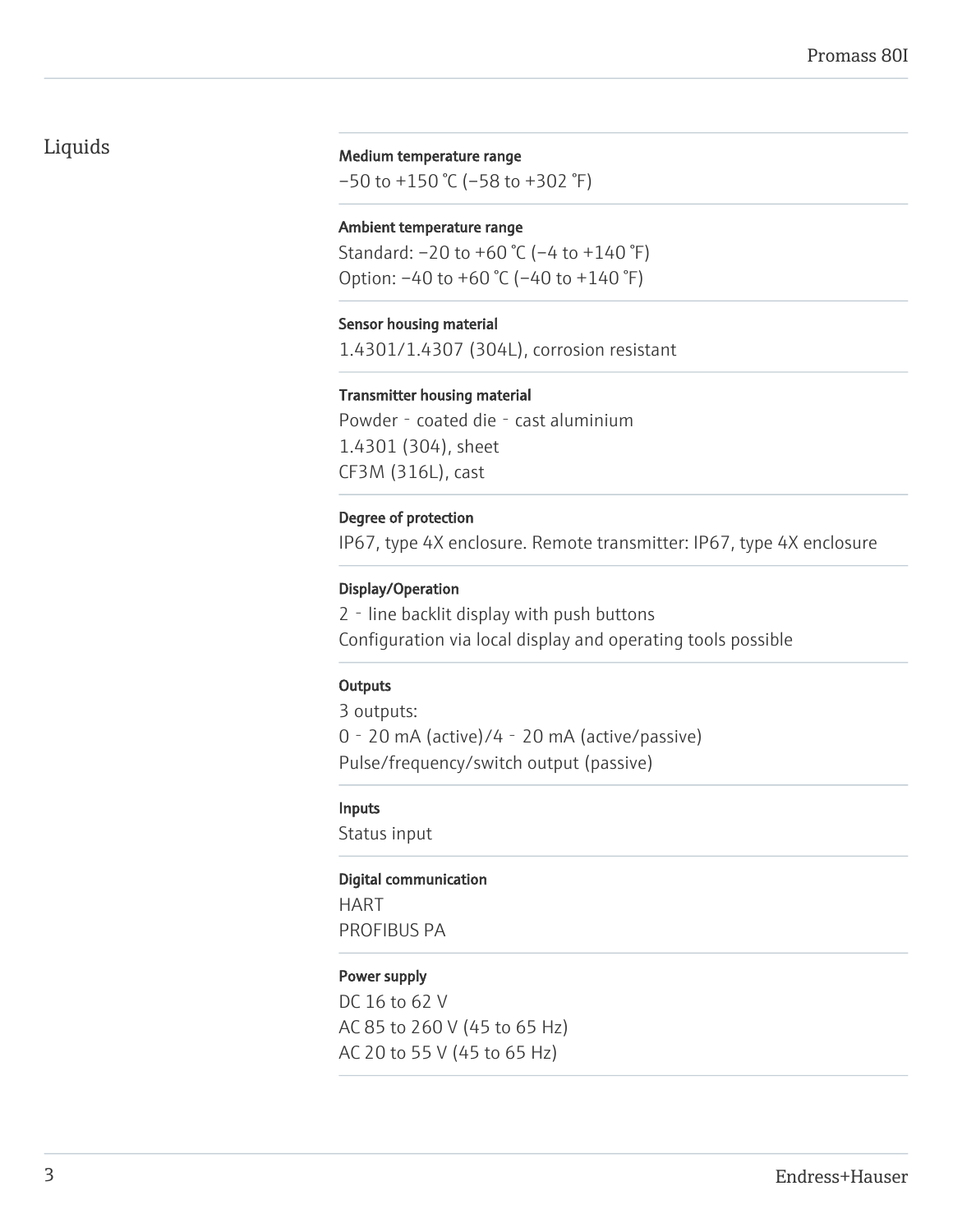# Liquids

#### Hazardous area approvals

ATEX, IECEx, FM, CSA, NEPSI

#### Other approvals and certificates

3.1 material, calibration performed on accredited calibration facilities (acc. to ISO/IEC 17025), NAMUR, SIL PED, CRN 3-A

## Product safety

CE, C-tick, EAC marking

#### Functional safety

Functional safety according to IEC 61508, applicable in safety-relevant applications in accordance with IEC 61511

### Metrological approvals and certificates

Calibration performed on accredited calibration facilities (acc. to ISO/IEC 17025), NAMUR

#### Pressure approvals and certificates

PED, CRN

#### Material certificates

3.1 material

#### Hygienic approvals and certificates

3-A

# Density Measuring principle

Coriolis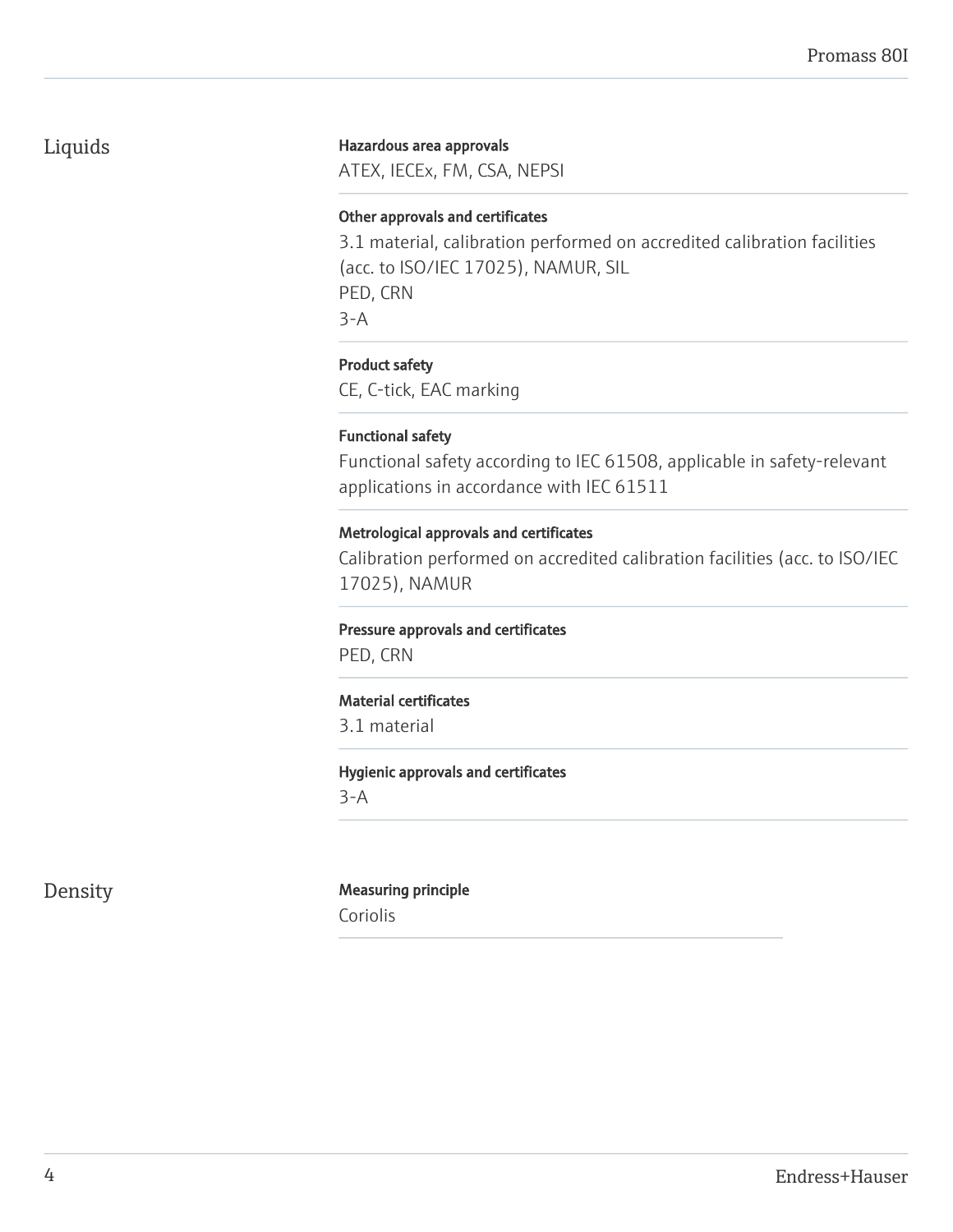# Density

## Characteristic / Application

Balanced single-tube system, "Fit-and-Forget" installation Design: Easy to clean, hygienic, careful handling of the medium - chemically resistant material

#### Ambient temperature

-20...+65°C (-4...+140°F)

#### Process temperature

-50...+150°C (-58...+302°F)

#### Process pressure absolute

PN 16...100 Cl 150...600 JIS 10...63K

#### Wetted parts

Titan

#### **Output**

4...20 mA Pulse/Frequency **Status** 

#### Certificates / Approvals

ATEX FM CSA

#### Gas **Gas** Measuring principle

Coriolis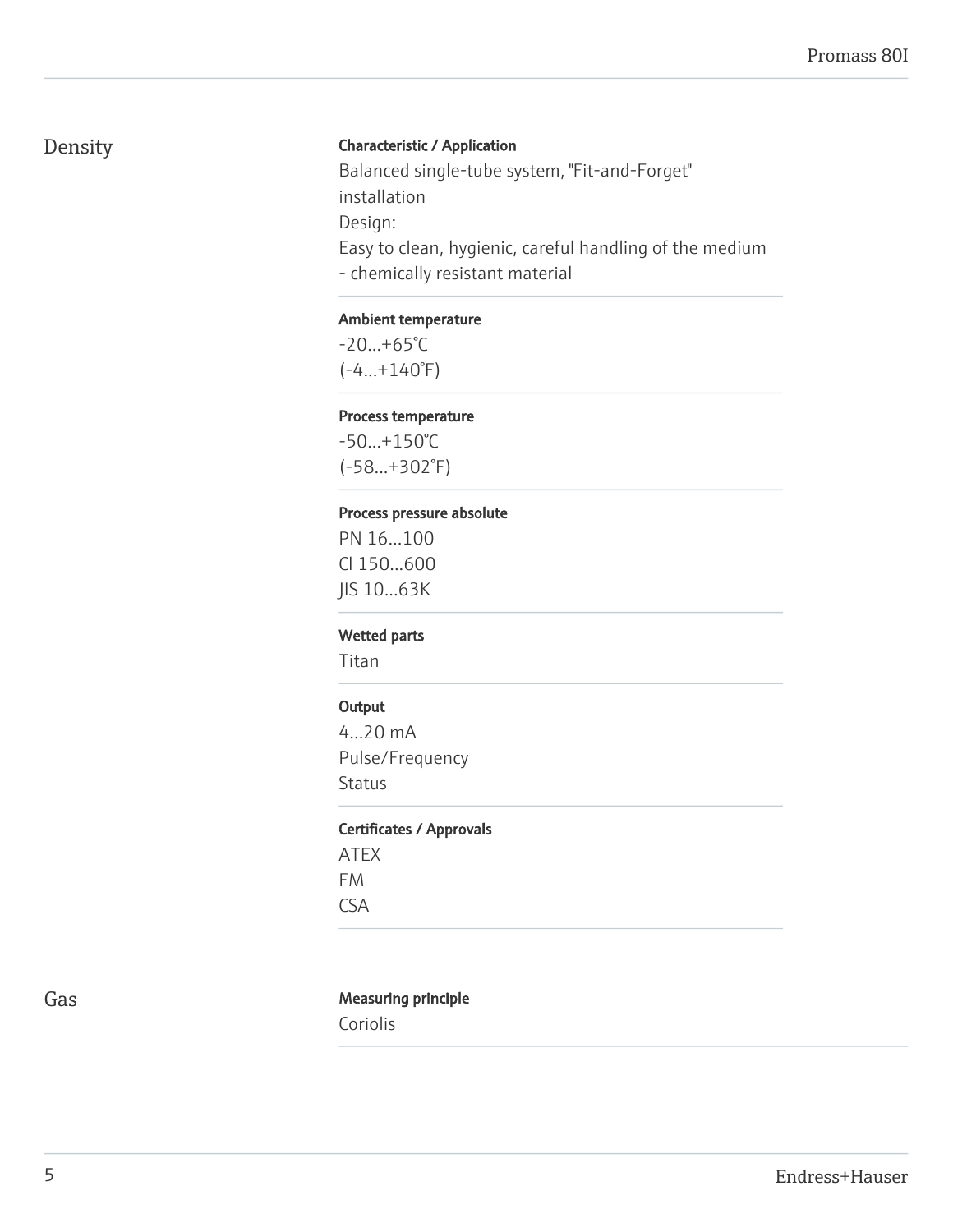#### Product headline

The straight single - tube flowmeter with a compact or remote transmitter. Measuring liquids and gases in applications requiring low pressure loss and gentle fluid treatment.

#### Sensor features

Energy - saving – full bore design enables minimal pressure loss. Fewer process measuring points – multivariable measurement (flow, density, temperature). Space - saving installation – no in/outlet run needs. Straight, easy cleanable single - tube system. TMB technology.

#### Transmitter features

Cost - effective – dedicated design for standard applications. Safe operation – display provides easy readable process information. Fully industry compliant – IEC/EN/NAMUR. 2 - line backlit display with push buttons. Device in compact or remote version.

#### Nominal diameter range

DN 8 to 80 (<sup>3</sup>/<sub>8</sub> to 3")

#### Wetted materials

Measuring tube: Titanium grade 9 Connection: Titanium grade 2

#### Measured variables

Mass flow, density, temperature, volume flow, corrected volume flow, reference density

#### Max. measurement error

Mass flow (liquid):  $\pm 0.15$  % Volume flow (liquid): ±0.15 % Mass flow (gas):  $\pm 0.5$  % Density (liquid):  $\pm 0.0005$  g/cm<sup>3</sup>

#### Measuring range

0 to 180 000 kg/h (0 to 6600 lb/min)

#### Max. process pressure

PN 100, Class 600, 63K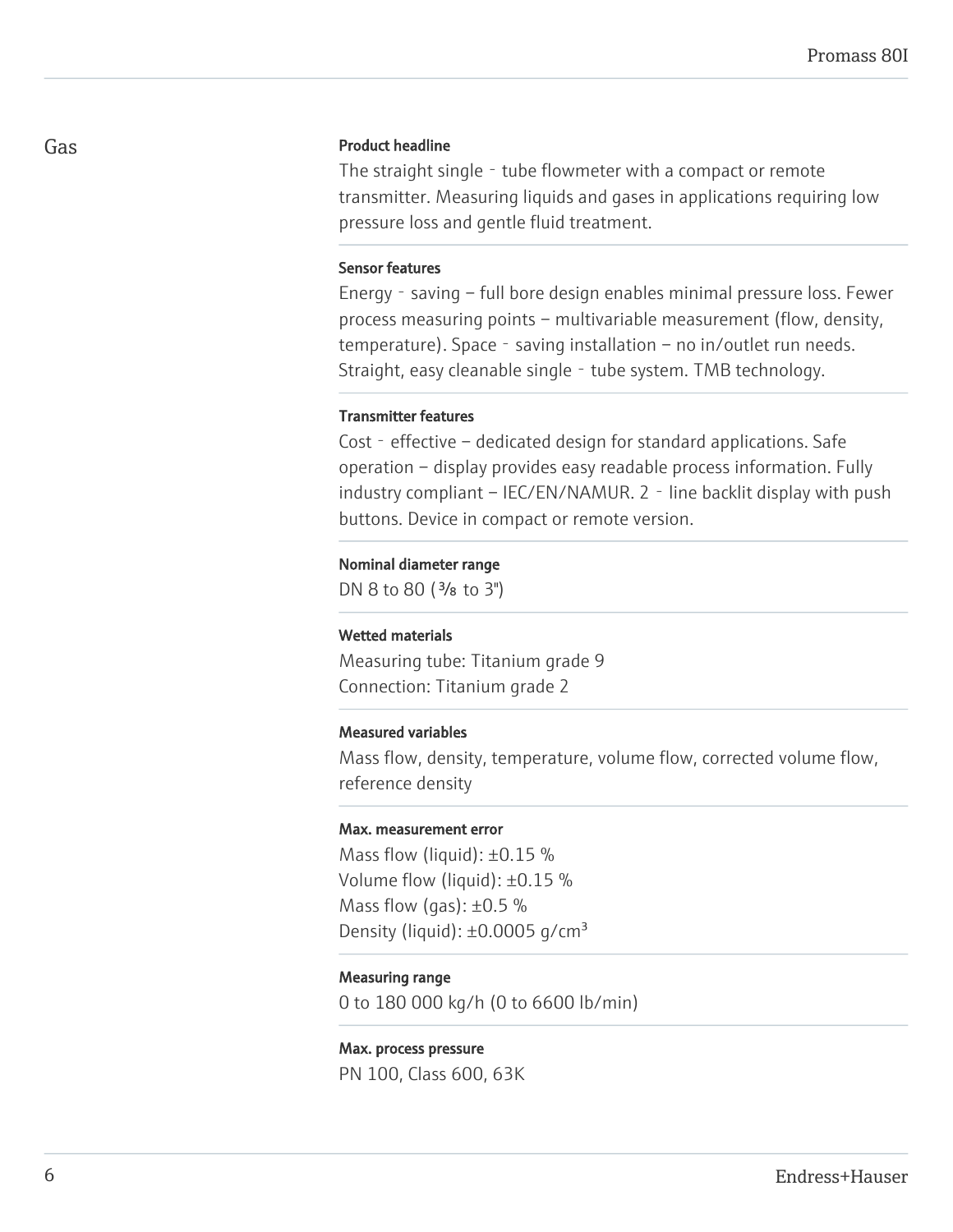#### Medium temperature range

–50 to +150 °C (–58 to +302 °F)

#### Ambient temperature range

Standard:  $-20$  to  $+60$  °C ( $-4$  to  $+140$  °F) Option: –40 to +60 °C (–40 to +140 °F)

#### Sensor housing material

1.4301/1.4307 (304L), corrosion resistant

#### Transmitter housing material

Powder - coated die - cast aluminium 1.4301 (304), sheet CF3M (316L), cast

#### Degree of protection

IP67, type 4X enclosure. Remote transmitter: IP67, type 4X enclosure

#### Display/Operation

2 - line backlit display with push buttons Configuration via local display and operating tools possible

#### **Outputs**

3 outputs: 0‐20 mA (active)/4‐20 mA (active/passive) Pulse/frequency/switch output (passive)

#### Inputs

Status input

#### Digital communication

HART PROFIBUS PA

#### Power supply

DC 16 to 62 V AC 85 to 260 V (45 to 65 Hz) AC 20 to 55 V (45 to 65 Hz)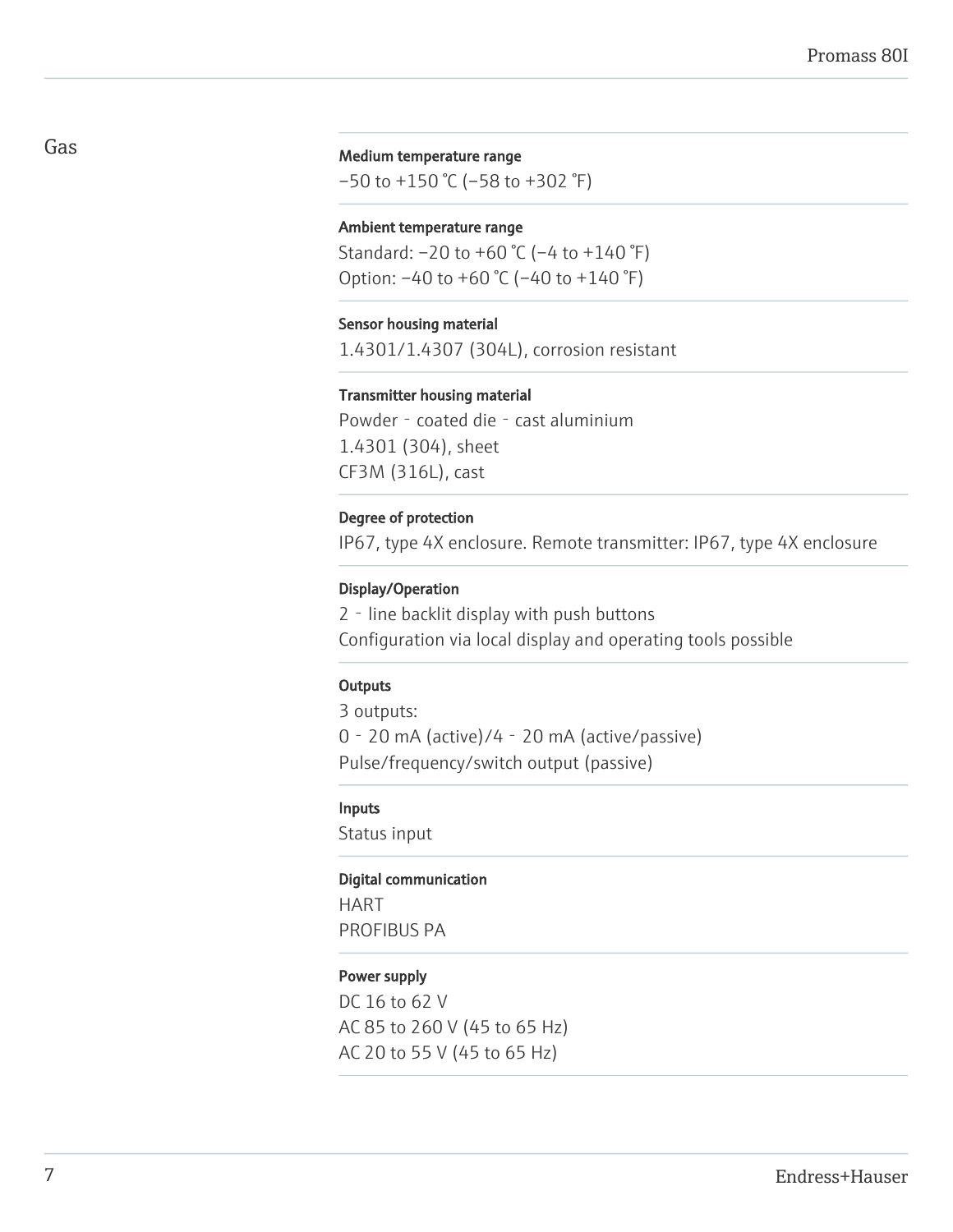#### Hazardous area approvals

ATEX, IECEx, FM, CSA, NEPSI

#### Other approvals and certificates

3.1 material, calibration performed on accredited calibration facilities (acc. to ISO/IEC 17025), NAMUR, SIL PED, CRN 3-A

#### Product safety

CE, C-tick, EAC marking

#### Functional safety

Functional safety according to IEC 61508, applicable in safety-relevant applications in accordance with IEC 61511

#### Metrological approvals and certificates

Calibration performed on accredited calibration facilities (acc. to ISO/IEC 17025), NAMUR

#### Pressure approvals and certificates

PED, CRN

#### Material certificates

3.1 material

#### Hygienic approvals and certificates

3-A

# Density/Concentration Measuring principle

Coriolis

#### Product headline

The straight single - tube flowmeter with a compact or remote transmitter. Measuring liquids and gases in applications requiring low pressure loss and gentle fluid treatment.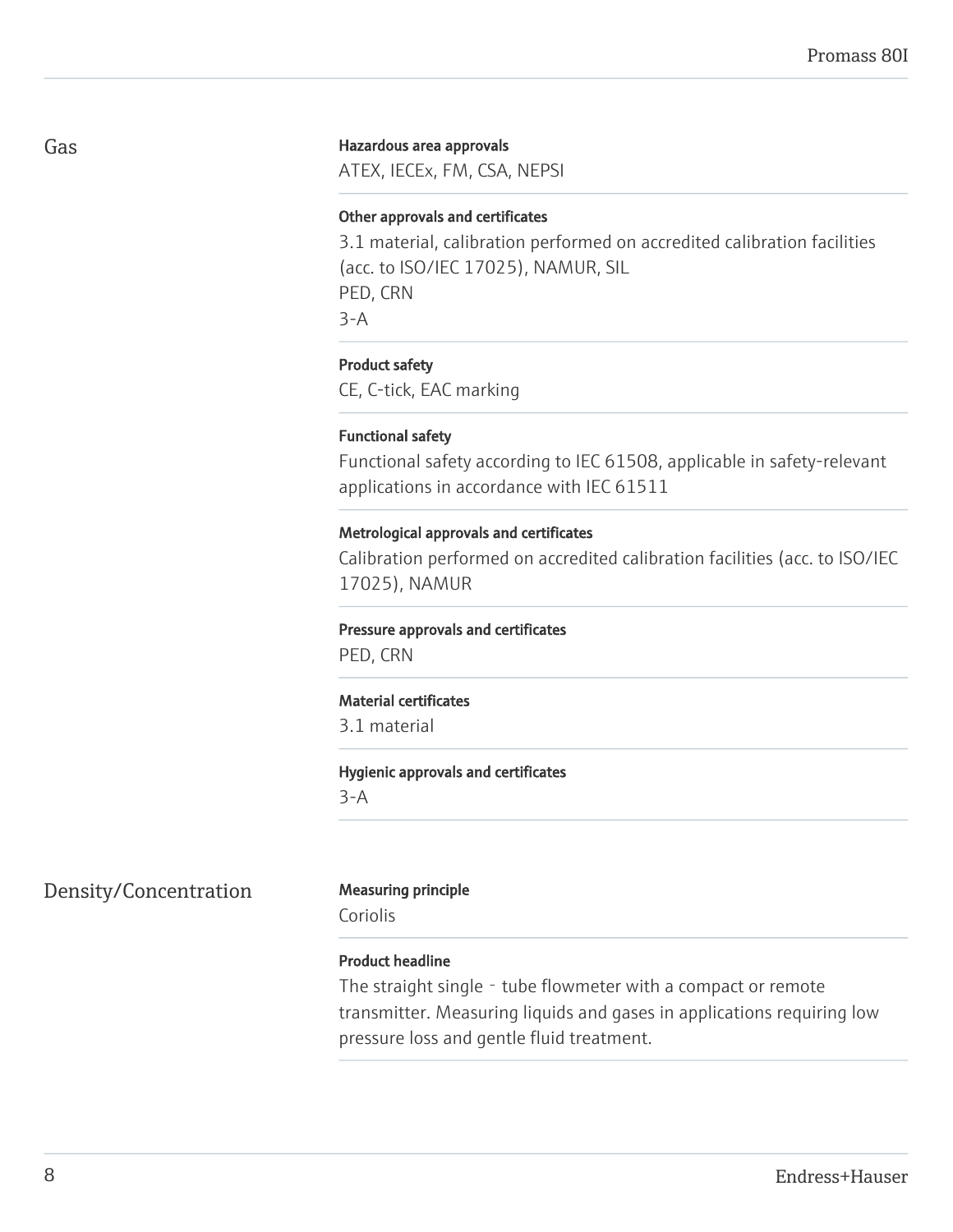# Density/Concentration

#### Sensor features

Energy - saving – full bore design enables minimal pressure loss. Fewer process measuring points – multivariable measurement (flow, density, temperature). Space - saving installation – no in/outlet run needs. Straight, easy cleanable single - tube system. TMB technology.

#### Transmitter features

Cost - effective – dedicated design for standard applications. Safe operation – display provides easy readable process information. Fully  $industry$  compliant – IEC/EN/NAMUR. 2 - line backlit display with push buttons. Device in compact or remote version.

#### Nominal diameter range

DN 8 to 80 (<sup>3</sup>/<sub>8</sub> to 3")

#### Wetted materials

Measuring tube: Titanium grade 9 Connection: Titanium grade 2

#### Measured variables

Mass flow, density, temperature, volume flow, corrected volume flow, reference density

#### Max. measurement error

Mass flow (liquid):  $\pm 0.15$  % Volume flow (liquid): ±0.15 % Mass flow (gas):  $\pm 0.5$  % Density (liquid):  $\pm 0.0005$  g/cm<sup>3</sup>

#### Measuring range

0 to 180 000 kg/h (0 to 6600 lb/min)

#### Max. process pressure

PN 100, Class 600, 63K

#### Medium temperature range

 $-50$  to  $+150$  °C ( $-58$  to  $+302$  °F)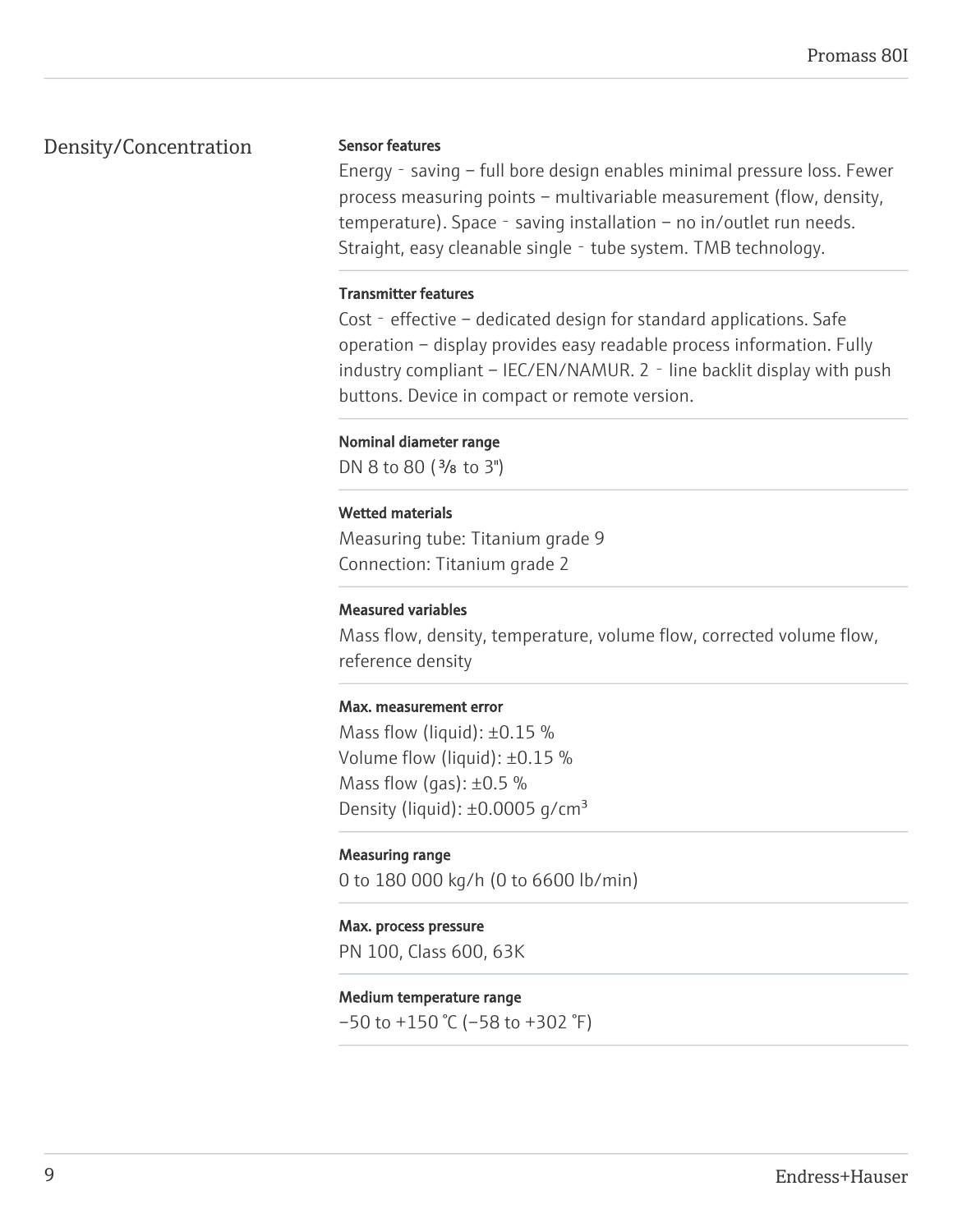# Density/Concentration

### Ambient temperature range

Standard: –20 to +60 °C (–4 to +140 °F) Option: –40 to +60 °C (–40 to +140 °F)

#### Sensor housing material

1.4301/1.4307 (304L), corrosion resistant

#### Transmitter housing material

Powder - coated die - cast aluminium 1.4301 (304), sheet CF3M (316L), cast

#### Degree of protection

IP67, type 4X enclosure. Remote transmitter: IP67, type 4X enclosure

#### Display/Operation

2‐line backlit display with push buttons Configuration via local display and operating tools possible

#### **Outputs**

3 outputs: 0‐20 mA (active)/4‐20 mA (active/passive) Pulse/frequency/switch output (passive)

#### Inputs

Status input

#### Digital communication

HART PROFIBUS PA

#### Power supply

DC 16 to 62 V AC 85 to 260 V (45 to 65 Hz) AC 20 to 55 V (45 to 65 Hz)

#### Hazardous area approvals

ATEX, IECEx, FM, CSA, NEPSI